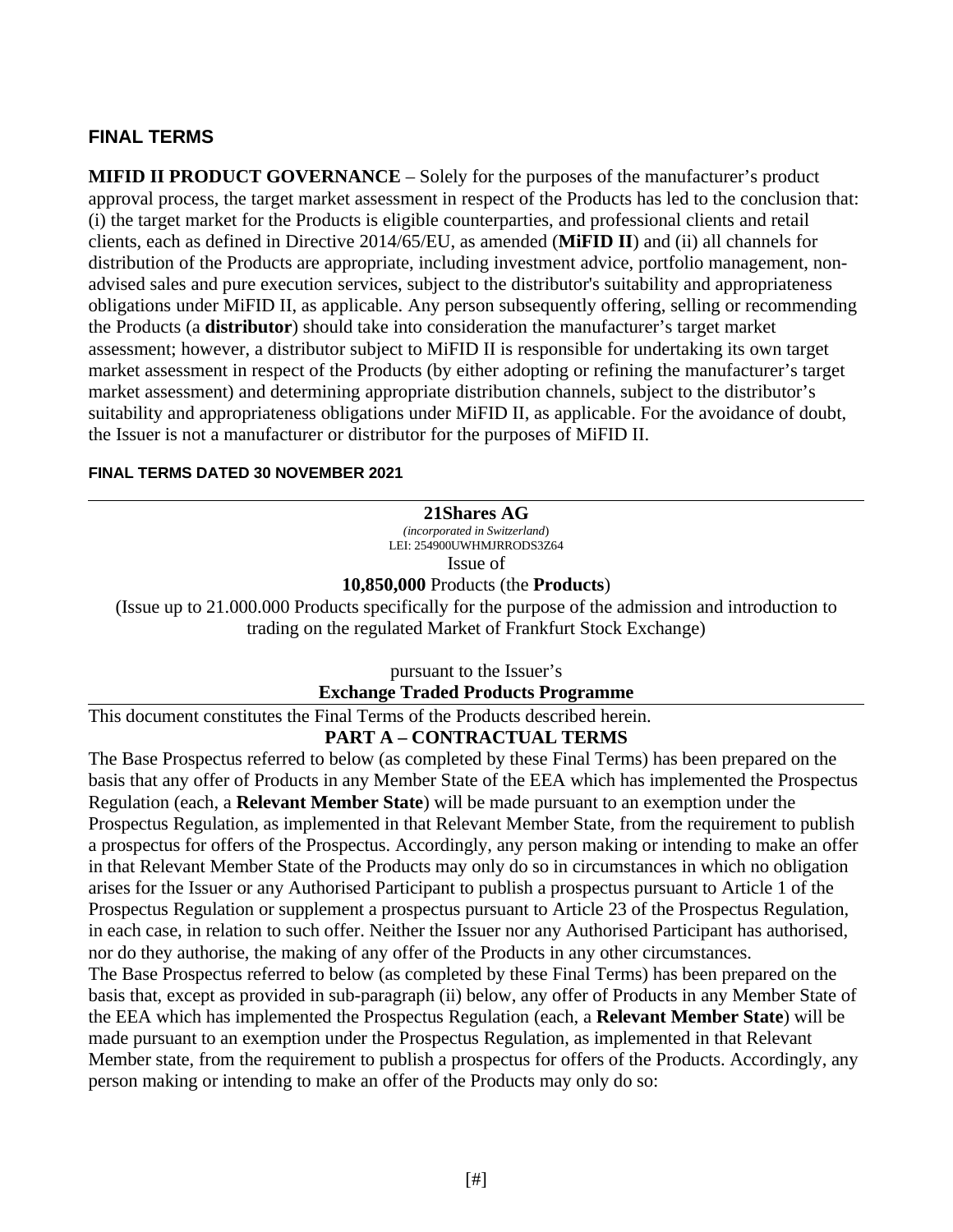- (i) in circumstances in which no obligation arises for the Issuer to publish a prospectus pursuant to Article 1(4) of the Prospectus Regulation or supplement a prospectus pursuant to Article 23 of the Prospectus Regulation, in each case, in relation to such offer; or
- (ii) in those Non-Exempt Offer Jurisdictions mentioned in the following paragraph, provided [*such person is one of the persons mentioned in the following paragraph and*] that such offer is made during the Offer Period specified for such purpose therein.

An offer of the Products may be made by the Issuer or by the Authorised Offerors specified in Part B of these Final Terms other than pursuant to Article 1(4) of the Prospectus Regulation in Austria, Belgium, Croatia, Czech Republic, Denmark, Finland, France, Germany, Ireland, Italy, Luxembourg, Malta, the Netherlands, Norway, Poland, Romania, Slovakia, Spain and Sweden (Non-Exempt Offer Jurisdictions) during the period from 24 November 2021 until 24 November 2022 (the Offer Period). Neither the Issuer nor any Authorised Participant has authorised, nor do they authorise, the making of any offer of Products in any other circumstances.

Terms used herein shall be deemed to be defined as such for the purposes of the General Terms and Conditions of the Products (the **Conditions**) issued by 21Shares AG (the **Issuer**) set forth in the Base Prospectus dated 24 November 2021 (the **Base Prospectus**), which constitute[s] a base prospectus for purposes of Regulation (EU) 2017/1129, as amended (the **Prospectus Regulation**). This document constitutes the Final Terms of the Products described herein for the purposes of Article 8(5) of the Prospectus Regulation and must be read in conjunction with the Base Prospectus (and any supplement thereto). Full information on the Issuer and the offer of the Products is only available on the basis of the combination of these Final Terms and the Base Prospectus. The Base Prospectus (together with any supplement thereto) is available for viewing at the registered office of the Issuer and on the website of the Issuer (https://21shares.com/ir#prospectus) by selecting Base Prospectus. The Final Terms will be available for viewing at the registered office of the Issuer and on the website of the Issuer (https://21shares.com/ir#final-terms) by selecting Base Prospectus and then Final Terms and the respective Security Code.

The Base Prospectus, together with the Final Terms, constitutes the listing prospectus with respect to the Products described herein for the purposes of the listing rules of the SIX Swiss Exchange.In accordance with article 58a of the Listing Rules of SIX, the Issuer has appointed Homburger AG, located at Prime Tower, Hardstrasse 201, 8005 Zurich, Switzerland, as recognised representative to file the listing application with SIX.

| <b>Issue Date</b>                                                  | 5 March 2019                                                                                                                                                                   |
|--------------------------------------------------------------------|--------------------------------------------------------------------------------------------------------------------------------------------------------------------------------|
| <b>Series</b>                                                      | AETH                                                                                                                                                                           |
| <b>Tranche</b>                                                     | 1                                                                                                                                                                              |
| Date on which Products become<br>fungible                          | Not Applicable                                                                                                                                                                 |
| <b>Aggregate Number of Products</b><br>represented by this Tranche | Up to 21,000,000 for the purpose of the admission and<br>introduction to trading on the Regulated Market of Frankfurt<br>Stock Exchange, with an initial tranche of 10,850,000 |
| <b>Issue Price</b>                                                 | The initial Crypto Asset Collateral comprised of the following<br>Crypto Assets per Product:                                                                                   |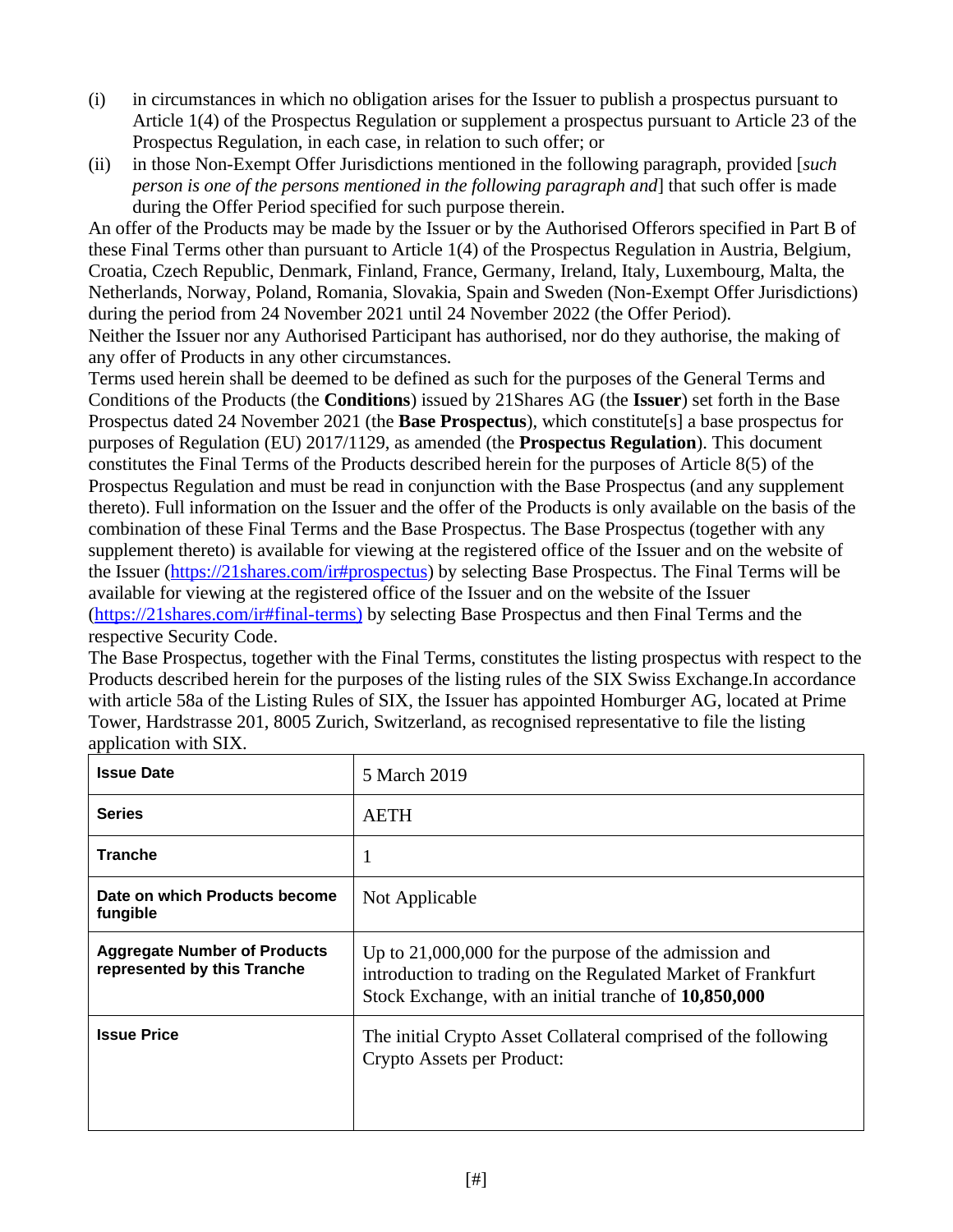|                             | <b>Collateral Name</b>                        | Amount per<br>Product                                                                                                                                                                                                                                                                                                                                                                                                                                                           | Weighting |
|-----------------------------|-----------------------------------------------|---------------------------------------------------------------------------------------------------------------------------------------------------------------------------------------------------------------------------------------------------------------------------------------------------------------------------------------------------------------------------------------------------------------------------------------------------------------------------------|-----------|
|                             | Ethereum (ETH)                                | 0.011337794                                                                                                                                                                                                                                                                                                                                                                                                                                                                     | 100%      |
|                             |                                               | The Issue Price is subject to any applicable fees and<br>commissions of the person offering the Product.                                                                                                                                                                                                                                                                                                                                                                        |           |
| <b>Underlying</b>           | Ethereum (ETH)                                |                                                                                                                                                                                                                                                                                                                                                                                                                                                                                 |           |
|                             | www.cryptocompare.com                         | Information regarding past performance and volatility of<br>Ethereum (ETH) as quoted in USD is available at                                                                                                                                                                                                                                                                                                                                                                     |           |
| <b>Basket</b>               | Not Applicable                                |                                                                                                                                                                                                                                                                                                                                                                                                                                                                                 |           |
| <b>Index</b>                | Not Applicable                                |                                                                                                                                                                                                                                                                                                                                                                                                                                                                                 |           |
|                             |                                               |                                                                                                                                                                                                                                                                                                                                                                                                                                                                                 |           |
| <b>Underlying Component</b> | Not Applicable                                |                                                                                                                                                                                                                                                                                                                                                                                                                                                                                 |           |
| <b>Redemption Amount</b>    |                                               | The Redemption amount is calculated as follows:                                                                                                                                                                                                                                                                                                                                                                                                                                 |           |
|                             | Redemption Amount = $\sum p_i * q_i - rf$     |                                                                                                                                                                                                                                                                                                                                                                                                                                                                                 |           |
|                             | Where (for each Crypto Asset Collateral (i)): |                                                                                                                                                                                                                                                                                                                                                                                                                                                                                 |           |
|                             | $n = number of underlying$                    |                                                                                                                                                                                                                                                                                                                                                                                                                                                                                 |           |
|                             | $p_i$ = price of asset sold (USD),            |                                                                                                                                                                                                                                                                                                                                                                                                                                                                                 |           |
|                             | $q_i$ = amount sold,                          |                                                                                                                                                                                                                                                                                                                                                                                                                                                                                 |           |
|                             | amount per redemption order                   | $rf = red$ emption fee equal to \$150 plus 4 bps of redemption                                                                                                                                                                                                                                                                                                                                                                                                                  |           |
|                             | related to the transfer of fiat assets.       | The Redemption Amount may also be subject to additional fees                                                                                                                                                                                                                                                                                                                                                                                                                    |           |
|                             | Settlement Currencies).                       | The Redemption Amount per Product shall not be less than the<br>smallest denomination of the Settlement Currency (i.e., U.S.<br>\$0.01, $60.01$ , CHF 0.01, £0.01 or the equivalent in other                                                                                                                                                                                                                                                                                    |           |
|                             | Base Prospectus.                              | Redemptions by Authorised Participants pursuant to Condition<br>5.4 (Redemption at the Option of an Authorised Participant) shall<br>be settled on an in-kind basis unless the Issuer permits such<br>redemption to be settled in accordance with Condition 5.3 (Cash<br>Settlement). The calculation of the Redemption Amount may<br>fluctuate as a result of tracking errors relating to the Underlyings,<br>as described in the section headed "Risk Factors" set out in the |           |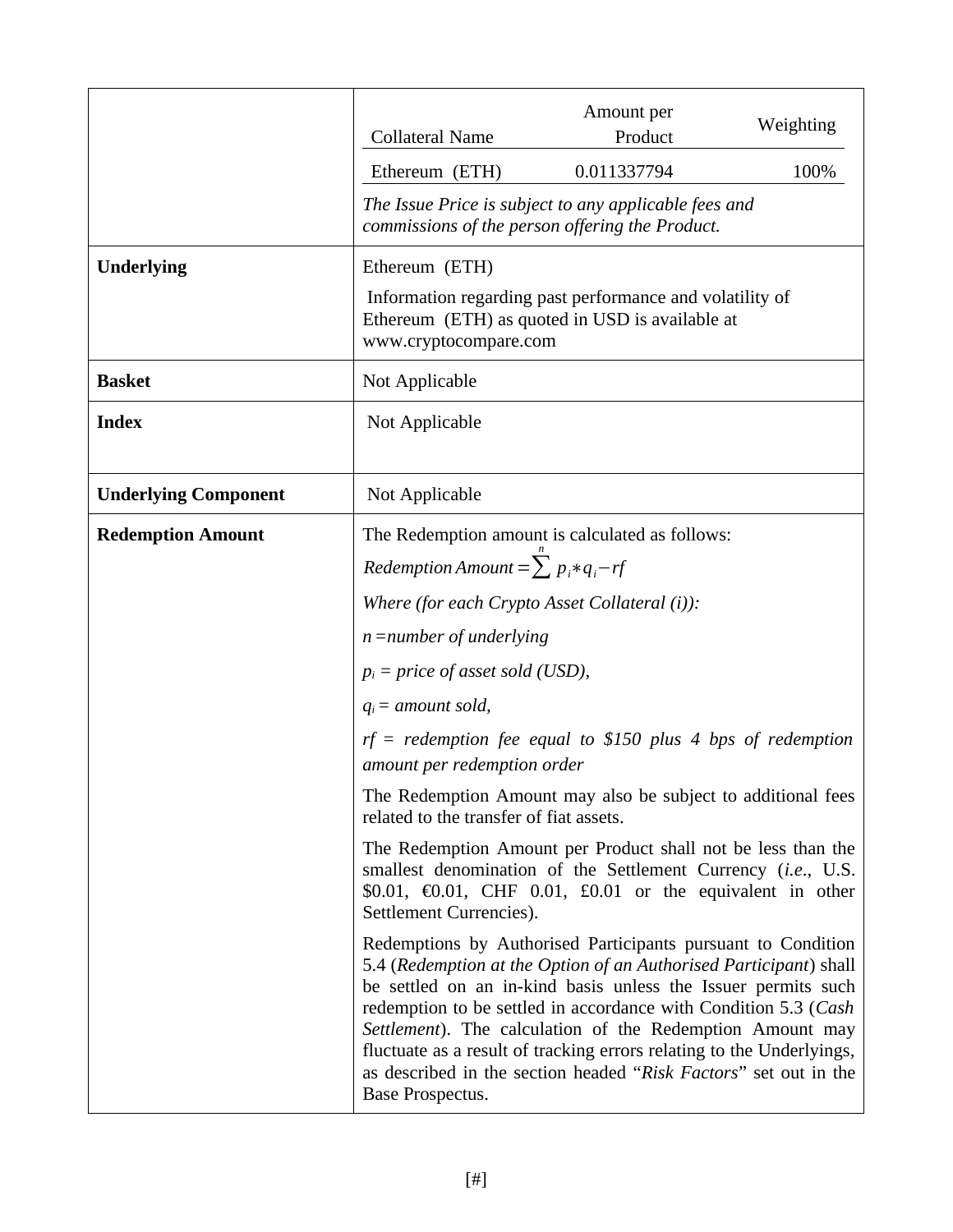| Amount of any expenses and<br>taxes specifically charged to<br>the subscriber or purchaser: | Investor fee of 1.49% of the aggregate value of the Crypto Asset<br>Collateral annually. Fee will be calculated on a daily basis at<br>17:00 CET/CEST (the closing time of the SIX Swiss Exchange).<br>Fees related to the Product will be collected in-kind.                                                                                                                                                                                                                                                                                                                                                                                                                                                                                                                                                                                                                                                                                                                                                                                                                                                                                                                                                                                                                                                                                                                                                                                                                                                                                                                                                                                                                                                                                       |
|---------------------------------------------------------------------------------------------|-----------------------------------------------------------------------------------------------------------------------------------------------------------------------------------------------------------------------------------------------------------------------------------------------------------------------------------------------------------------------------------------------------------------------------------------------------------------------------------------------------------------------------------------------------------------------------------------------------------------------------------------------------------------------------------------------------------------------------------------------------------------------------------------------------------------------------------------------------------------------------------------------------------------------------------------------------------------------------------------------------------------------------------------------------------------------------------------------------------------------------------------------------------------------------------------------------------------------------------------------------------------------------------------------------------------------------------------------------------------------------------------------------------------------------------------------------------------------------------------------------------------------------------------------------------------------------------------------------------------------------------------------------------------------------------------------------------------------------------------------------|
| <b>Investor Put Date</b>                                                                    | 5 March in each year, beginning on 5 November 2020                                                                                                                                                                                                                                                                                                                                                                                                                                                                                                                                                                                                                                                                                                                                                                                                                                                                                                                                                                                                                                                                                                                                                                                                                                                                                                                                                                                                                                                                                                                                                                                                                                                                                                  |
| <b>Final Fixing Date</b>                                                                    | As specified in any Termination Notice                                                                                                                                                                                                                                                                                                                                                                                                                                                                                                                                                                                                                                                                                                                                                                                                                                                                                                                                                                                                                                                                                                                                                                                                                                                                                                                                                                                                                                                                                                                                                                                                                                                                                                              |
| <b>Initial Fixing Date</b>                                                                  | Not Applicable                                                                                                                                                                                                                                                                                                                                                                                                                                                                                                                                                                                                                                                                                                                                                                                                                                                                                                                                                                                                                                                                                                                                                                                                                                                                                                                                                                                                                                                                                                                                                                                                                                                                                                                                      |
| <b>Product Calculation Agent</b>                                                            | Name: Sudrania Fund Services Corp                                                                                                                                                                                                                                                                                                                                                                                                                                                                                                                                                                                                                                                                                                                                                                                                                                                                                                                                                                                                                                                                                                                                                                                                                                                                                                                                                                                                                                                                                                                                                                                                                                                                                                                   |
|                                                                                             | Address: 633 Rogers Street, Suite 106 - Downers Grove, IL<br>60515 USA                                                                                                                                                                                                                                                                                                                                                                                                                                                                                                                                                                                                                                                                                                                                                                                                                                                                                                                                                                                                                                                                                                                                                                                                                                                                                                                                                                                                                                                                                                                                                                                                                                                                              |
| <b>Calculation Agent:</b>                                                                   | Solactive AG Solactive AG, Aktiengesellschaft, incorporated in<br>October 2007, is located at Guiollettstraße 54, 60325 Frankfurt<br>am Main, Germany. Solactive AG is registered with the district<br>court (Amtsgericht) in Frankfurt am Main under the Commercial<br>Register number HRB 79986. Solactive AG is a German index<br>provider. Solactive AG has the following subsidiaries: Solactive<br>Technologies GmbH, incorporated and located in Dresden,<br>Germany; Solactive Americas Inc., incorporated and located in<br>Toronto, Canada, and Solactive APAC in Hong Kong.<br>Furthermore, Solactive AG has acquired primervoto GmbH,<br>incorporated and located in Berlin. Since then primervoto GmbH<br>has been fully integrated into Solactive AG and operates as<br>Solactive AG, Berlin Branch. According to Article 2 of Solactive<br>AG's Articles of Association dated 18 December 2015, its<br>purpose is the provision of financial market-related general<br>services and consultancy services of all kinds, in particular the<br>marketing, development, calculation and/or licensing of indices<br>of all $4 \mid 8$ kinds and advising institutional market participants on<br>structuring of products. Solactive AG creates<br>portfolio<br>composition files in respect of the Products (the PCF) and/or<br>disseminates Indicative Optimized Portfolio Values in respect of<br>the Products (the IOPV values). Solactive AG makes no express<br>or implied representation, guarantee or assurance with regard to<br>the quality, accuracy and or/or completeness of the PCF or IOPV<br>values. Solactive AG reserves the right to change the methods of<br>calculation or publication of the PCF and/or IOPV values. |
| <b>Index Calculation Agent:</b>                                                             | Not Applicable                                                                                                                                                                                                                                                                                                                                                                                                                                                                                                                                                                                                                                                                                                                                                                                                                                                                                                                                                                                                                                                                                                                                                                                                                                                                                                                                                                                                                                                                                                                                                                                                                                                                                                                                      |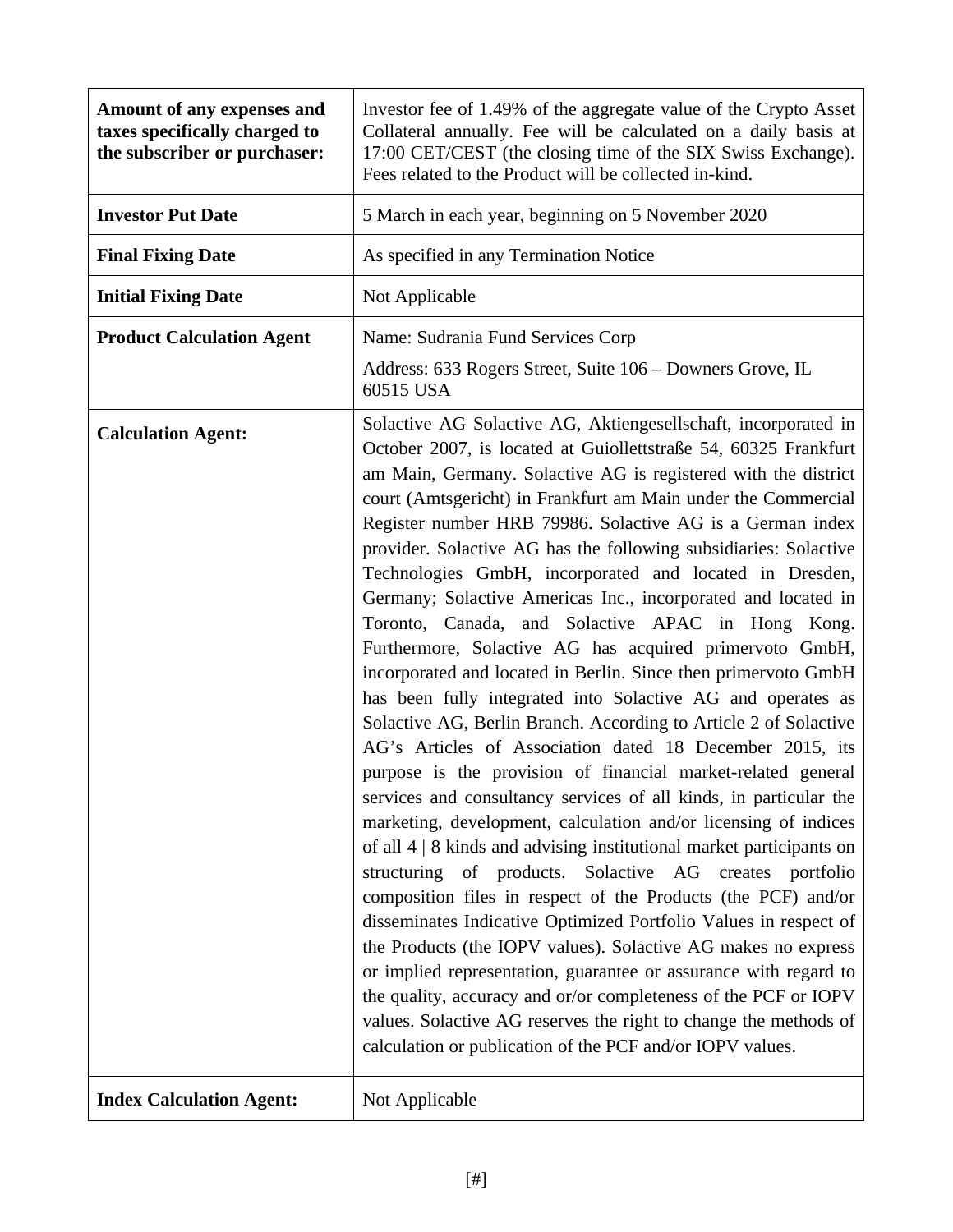| <b>Administrator:</b>            | Name: Sudrania Fund Services Corp                                                                                                                                                                                                                                                                                                 |
|----------------------------------|-----------------------------------------------------------------------------------------------------------------------------------------------------------------------------------------------------------------------------------------------------------------------------------------------------------------------------------|
|                                  | Description: Sudrania provides the following services: Fund<br>Administration - NAV Calculation Services - Investor Services -<br>Registrar and Transfer Agent - Treasury Services - Audit<br>Support/Financial Statements Preparation Fund on the backbone<br>of its innovative technology.                                      |
| <b>Swiss Paying Agent</b>        | ISP Securities AG, Bellerivestrasse 45, 8008 Zurich, Switzerland                                                                                                                                                                                                                                                                  |
| <b>Additional Paying Agent</b>   | Global Paying Agent: Bank Frick & Co Aktiengesellschaft                                                                                                                                                                                                                                                                           |
| <b>Cash Settlement</b>           | Applicable, other than as set out in Condition 5.4 (Redemption of<br>Products at the Option of an Authorised Participant)                                                                                                                                                                                                         |
| <b>Settlement Currency</b>       | <b>USD</b>                                                                                                                                                                                                                                                                                                                        |
| <b>Exchange</b>                  | SIX Swiss Exchange / BX Swiss                                                                                                                                                                                                                                                                                                     |
| <b>Exchange Business Day</b>     | As indicated in General Terms and Conditions                                                                                                                                                                                                                                                                                      |
| <b>Market Maker</b>              | Flow Traders B.V. Jacob Bontiusplaats 9, 1018LL Amsterdam,<br>The Netherlands                                                                                                                                                                                                                                                     |
| <b>Authorised Participant</b>    | Flow Traders B.V. Jacob Bontiusplaats 9, 1018LL Amsterdam,<br>The Netherlands<br>Jane Street Financial Limited, Floor 30, 20 Fenchurch Street,<br>London EC3M 3BY, United Kingdom                                                                                                                                                 |
| <b>Custodian</b>                 | Coinbase Custody Company LLC<br>٠<br>Copper Technologies (UK) Limited                                                                                                                                                                                                                                                             |
| <b>Minimum Investment Amount</b> | 1 Product                                                                                                                                                                                                                                                                                                                         |
| <b>Minimum Trading Lot</b>       | 1 Product                                                                                                                                                                                                                                                                                                                         |
| Representative                   | In accordance with article 58a of the Listing Rules of the SIX<br>Swiss Exchange, the Issuer has appointed Homburger AG,<br>located at Prime Tower, Hardstrasse 201, 8005 Zurich,<br>Switzerland, as recognised representative to lodge the listing<br>application with the SIX Exchange Regulation of the SIX Swiss<br>Exchange. |
| <b>Responsibility</b>            | The Issuer accepts responsibility for the information contained in<br>these Final Terms.                                                                                                                                                                                                                                          |
| <b>Third Party Information</b>   | Not Applicable                                                                                                                                                                                                                                                                                                                    |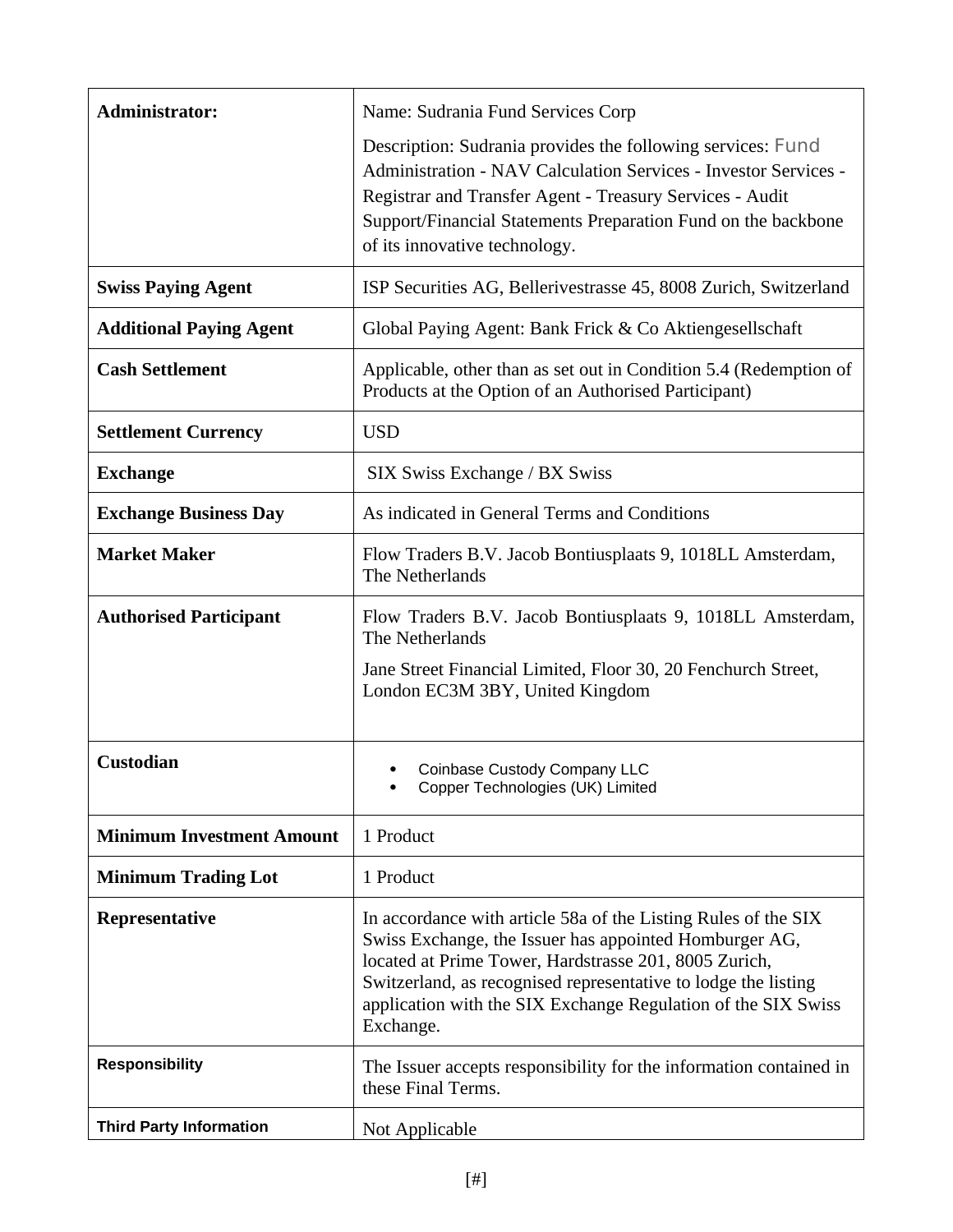| Date of Board of Directors<br>approval of issuance | 04 March 2019 |
|----------------------------------------------------|---------------|

# **Signed on behalf of the Issuer:**

By: \_\_\_\_\_\_\_\_\_\_\_\_\_\_\_\_\_\_\_\_\_\_\_\_\_\_\_\_\_\_\_\_\_

*Duly authorised*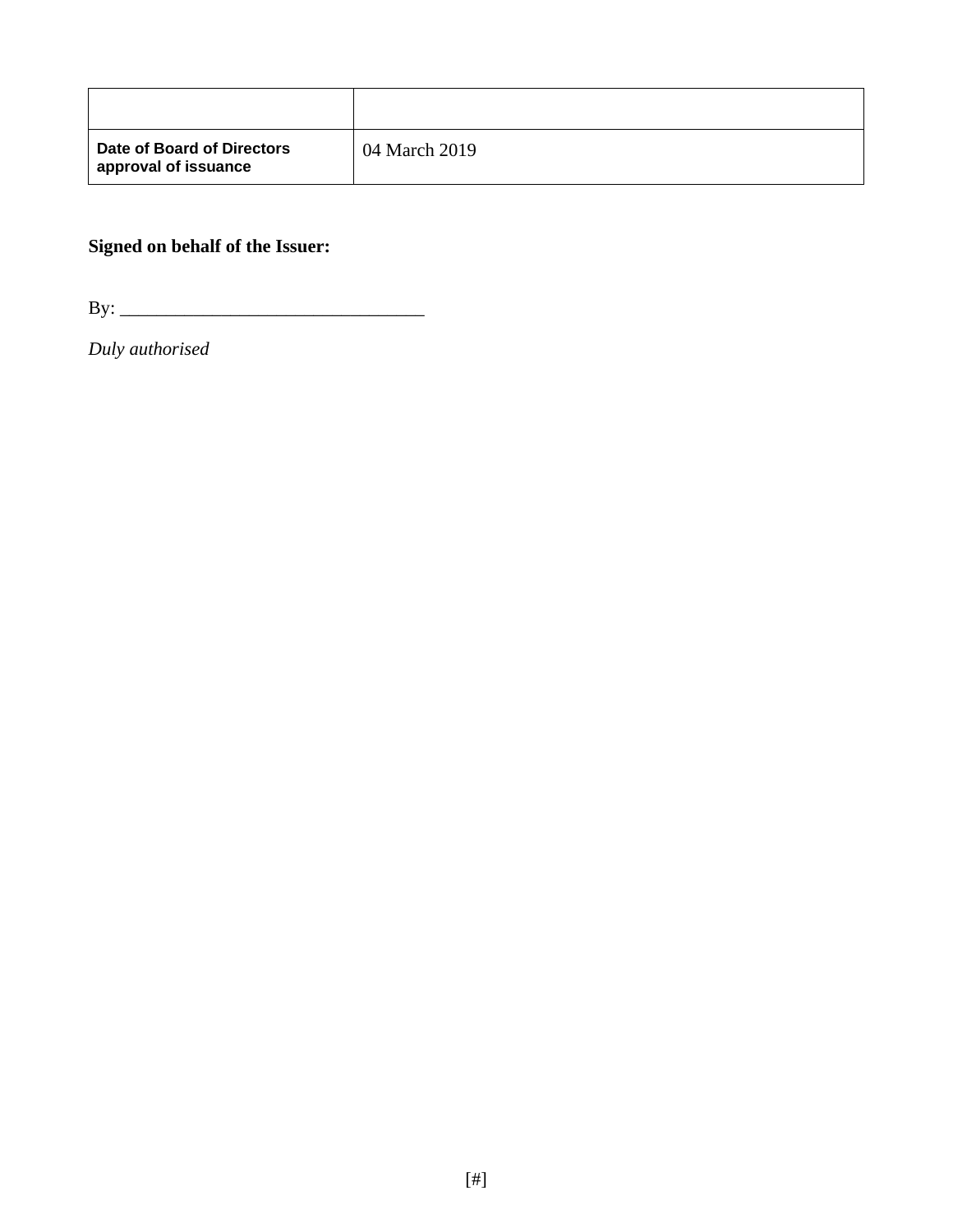# **PART B – OTHER INFORMATION**

| Listing and admission to trading                                | Not Applicable                                                                                                                                                                                                                                                                                                                                                                                                                                               |
|-----------------------------------------------------------------|--------------------------------------------------------------------------------------------------------------------------------------------------------------------------------------------------------------------------------------------------------------------------------------------------------------------------------------------------------------------------------------------------------------------------------------------------------------|
| <b>Notification</b>                                             | The Finansinspektionen (the SFSA) of Sweden has provided the<br>competent authorities of Austria, Belgium, Croatia, Czech<br>Republic, Denmark, Finland, France, Germany, Ireland, Italy,<br>Luxembourg, Malta, the Netherlands, Norway, Poland, Romania,<br>Slovakia and Spain with a certificate of approval attesting that the<br>Base Prospectus has been drawn up in accordance with the<br>Prospectus Regulation.                                      |
| Interests of natural and legal<br>persons involved in the issue | So far as the Issuer is aware, no person involved in the offer of<br>the Products has an interest material to the offer                                                                                                                                                                                                                                                                                                                                      |
| <b>ECB eligibility</b>                                          | The Product are expected to be ECB eligible.                                                                                                                                                                                                                                                                                                                                                                                                                 |
| <b>Distribution</b>                                             | An offer of the Products may be made by the Authorised Offerors<br>other than pursuant to Article 1(4) of the Prospectus Regulation<br>in Austria, Belgium, Croatia, Czech Republic, Denmark, Finland,<br>France, Germany, Ireland, Italy, Luxembourg, Malta, the<br>Netherlands, Norway, Poland, Romania, Slovakia, Spain and<br>Sweden (Non-Exempt Offer Jurisdictions) during the Offer<br>Period. See further "Terms and Conditions of the Offer" below. |
| <b>Additional Selling Restrictions</b>                          | Not Applicable                                                                                                                                                                                                                                                                                                                                                                                                                                               |
| <b>ISIN and other Security Codes</b>                            | ISIN: CH0454664027 Valor: 45466402 WKN: A2T68Z                                                                                                                                                                                                                                                                                                                                                                                                               |
| <b>Names and Addresses of</b><br><b>Clearing Systems</b>        | SIX SIS AG, Baslerstrasse 100, P.O. Box, Olten, 4600,<br>Switzerland                                                                                                                                                                                                                                                                                                                                                                                         |
| <b>Terms and Conditions of the</b><br>Offer                     | Products are made available by the Issuer for subscription only to<br><b>Authorised Participants</b>                                                                                                                                                                                                                                                                                                                                                         |
| <b>Offer Price:</b>                                             | Not Applicable. An Investor intending to acquire or acquiring any<br>Products from an Authorised Offeror will do so, and offers and<br>sales of the Products to such Investor by an Authorised Offeror<br>will be made, in accordance with any terms and other<br>arrangements in place between that Authorised Offeror and such<br>Investor including as to price, allocations and settlement<br>arrangements.                                              |
| Conditions to which the offer is<br>subject:                    | Offers of the Products are conditional upon their issue and, as<br>between the Authorised Offeror(s) and their customers, any<br>further conditions as may be agreed between them.                                                                                                                                                                                                                                                                           |
|                                                                 | Products are made available by the Issuer for subscription only to<br>Authorised Participants.                                                                                                                                                                                                                                                                                                                                                               |